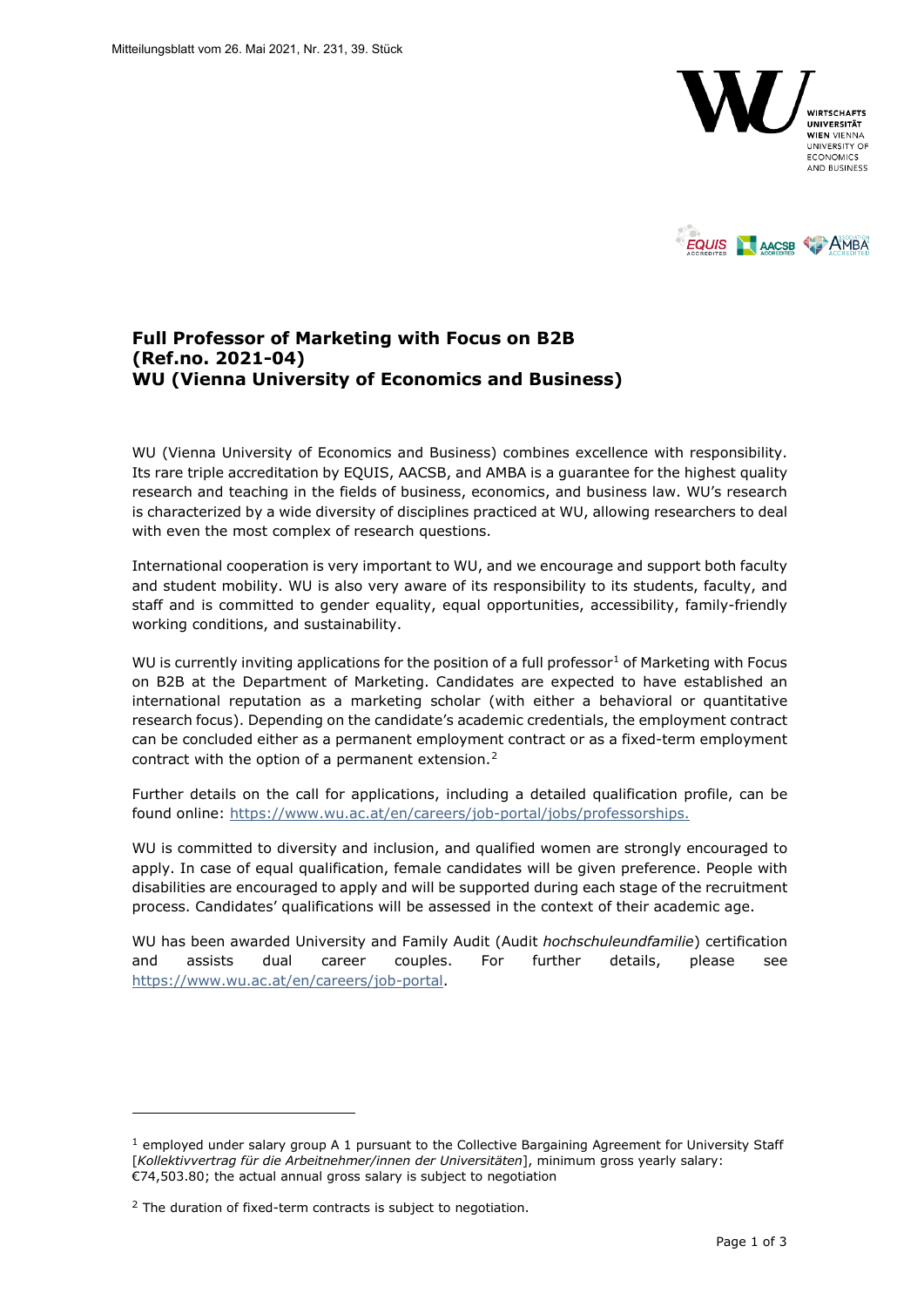# **Full Professor of Marketing with Focus on B2B (Ref.no. 2021-04)**

WU assesses performance in the context of each applicant's biography and relative to the opportunities available to him or her. This approach recognizes that academic achievements cannot be assessed separately from each individual researchers' biographical factors. To ensure equal opportunities, qualifications are evaluated relative to the applicant's academic age. This means that WU takes biographical factors such as part-time employment or career interruptions due to caregiving or childcare obligations or other functions performed at or outside of a university into account. Depending on the candidate's academic credentials, the employment contract can be concluded either as a permanent employment contract or as a fixed-term employment contract with the option of a permanent extension.

In your application, you can include personal data related to biographical factors. WU will keep all data that you send us as part of your application confidential. All persons involved in the selection procedure are bound by obligations of secrecy.

The new professor of Marketing with Focus on B2B will join the Department of Marketing (see [Wirtschaftsuniversität Wien: Department of Marketing - WU \(Vienna University of Economics](https://www.wu.ac.at/en/marketing)  [and Business\)](https://www.wu.ac.at/en/marketing) and is expected to further increase both the academic reputation and expand the department's international network.

## **A) Qualifications**

The successful candidate is expected to have established an international reputation as a marketing scholar (with either a behavioral or a quantitative research focus) and to have outstanding qualifications. Candidates' qualifications will be assessed in the context of their academic age:

a) A solid academic qualification (e.g. PhD, habilitation) in marketing, business administration or social sciences;

b) an outstanding international reputation for high quality scholarship in the area of marketing commensurate with academic age, especially by having demonstrated the ability to publish in top-tier marketing journals;

c) excellent teaching qualifications at undergraduate and graduate levels (experience in executive teaching is an asset);

- d) track record of teaching in English;
- e) proven international experience;
- f) potential of attracting research funding;
- g) leadership qualities;
- h) gender and diversity management skills.